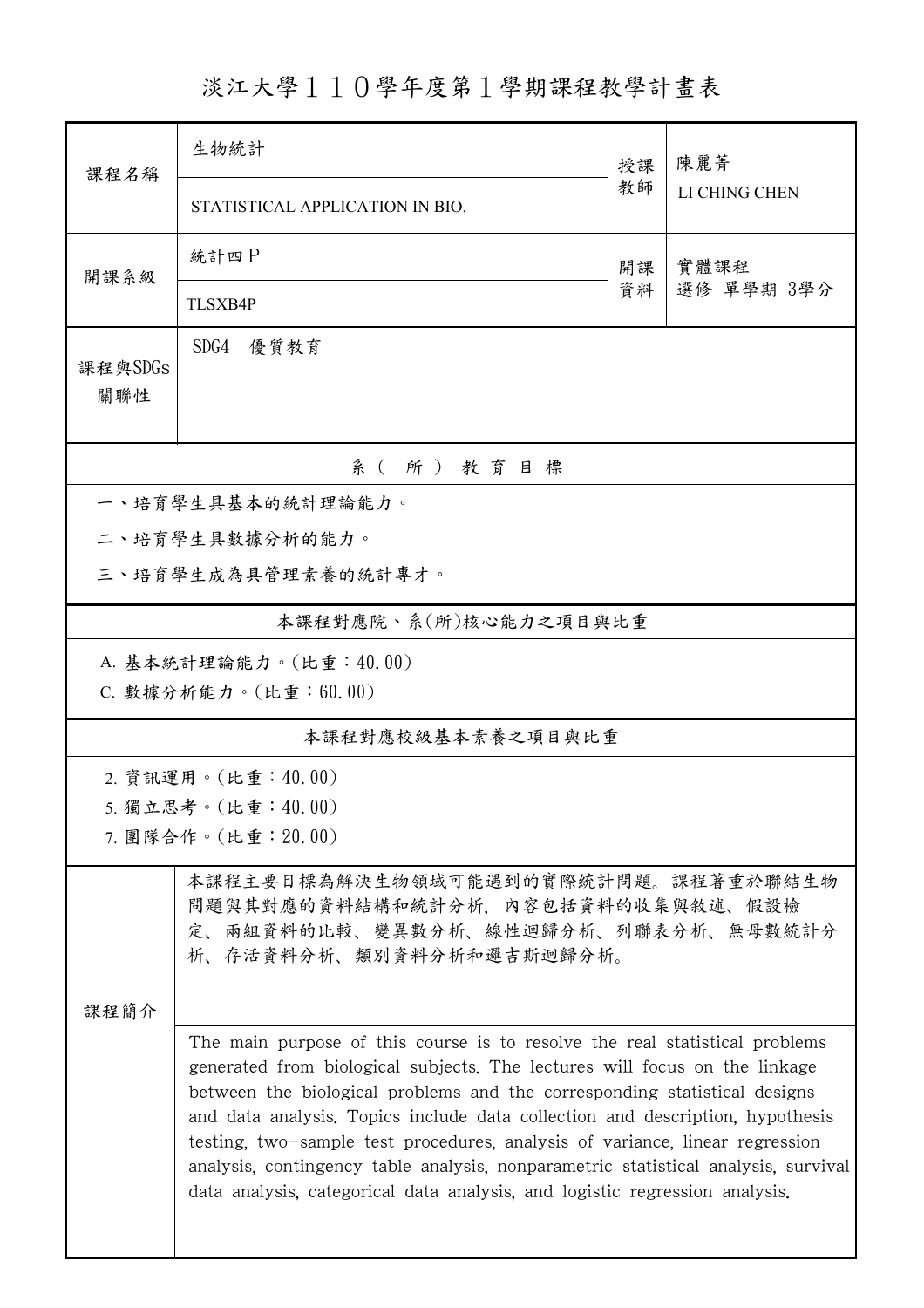## 本課程教學目標與認知、情意、技能目標之對應

將課程教學目標分別對應「認知(Cognitive)」、「情意(Affective)」與「技能(Psychomotor)」 的各目標類型。

一、認知(Cognitive):著重在該科目的事實、概念、程序、後設認知等各類知識之學習。

二、情意(Affective):著重在該科目的興趣、倫理、態度、信念、價值觀等之學習。

三、技能(Psychomotor):著重在該科目的肢體動作或技術操作之學習。

| 序<br>號         | 教學目標(中文)                                                        |                                                                                                                            |            | 教學目標(英文)                                                                                                                                                                                                                                                |                      |  |  |  |
|----------------|-----------------------------------------------------------------|----------------------------------------------------------------------------------------------------------------------------|------------|---------------------------------------------------------------------------------------------------------------------------------------------------------------------------------------------------------------------------------------------------------|----------------------|--|--|--|
|                |                                                                 | 學生能瞭解並應用收集資料以及敘<br>Students are able to understand and apply the<br>述資料的方法。<br>methods of data collection and description. |            |                                                                                                                                                                                                                                                         |                      |  |  |  |
| $\overline{2}$ | 學生能瞭解並應用兩組資料的比<br>較。                                            |                                                                                                                            |            | Students are able to understand and apply the<br>two-sample test procedures.                                                                                                                                                                            |                      |  |  |  |
| $\overline{3}$ | 學生能瞭解並應用變異數分析、線<br>性迴歸分析、無母數統計分析、存<br>活資料分析、類別資料分析、邏吉<br>斯迴歸分析。 |                                                                                                                            |            | Students are able to understand and apply the<br>analysis of variance, the linear regression analysis,<br>the nonparametric statistical analysis, the survival<br>data analysis, the categorical data analysis and the<br>logistic regression analysis. |                      |  |  |  |
|                |                                                                 |                                                                                                                            |            | 教學目標之目標類型、核心能力、基本素養教學方法與評量方式                                                                                                                                                                                                                            |                      |  |  |  |
| 序號             | 目標類型                                                            | 院、系 $(\kappa)$<br>核心能力                                                                                                     | 校級<br>基本素養 | 教學方法                                                                                                                                                                                                                                                    | 評量方式                 |  |  |  |
| 1              | 認知                                                              | AC                                                                                                                         | 257        | 講述、實作                                                                                                                                                                                                                                                   | 測驗、作業、報告(含<br>口頭、書面) |  |  |  |
| 2              | 認知                                                              | AC                                                                                                                         | 257        | 講述、實作                                                                                                                                                                                                                                                   | 測驗、作業、報告(含<br>口頭、書面) |  |  |  |
| 3              | 認知                                                              | AC                                                                                                                         | 257        | 講述、實作                                                                                                                                                                                                                                                   | 測驗、作業、報告(含<br>口頭、書面) |  |  |  |
|                | 授課進度表                                                           |                                                                                                                            |            |                                                                                                                                                                                                                                                         |                      |  |  |  |
| 週<br>。<br>次    | 日期起訖                                                            |                                                                                                                            |            | 內 容 (Subject/Topics)                                                                                                                                                                                                                                    | 備註                   |  |  |  |
| 1              | $110/09/22$ ~<br>110/09/28                                      | 導論                                                                                                                         |            |                                                                                                                                                                                                                                                         |                      |  |  |  |
| $\overline{c}$ | $110/09/29$ ~<br>110/10/05                                      | 標準化比率                                                                                                                      |            |                                                                                                                                                                                                                                                         |                      |  |  |  |
| 3              | $110/10/06 \sim$<br>110/10/12                                   | 生命表                                                                                                                        |            |                                                                                                                                                                                                                                                         |                      |  |  |  |
| 4              | $110/10/13$ ~<br>110/10/19                                      | 機率與診斷檢定                                                                                                                    |            |                                                                                                                                                                                                                                                         |                      |  |  |  |
| 5              | $110/10/20$ ~<br>110/10/26                                      | 有母數統計分析法                                                                                                                   |            |                                                                                                                                                                                                                                                         |                      |  |  |  |
| 6              | $110/10/27$ ~<br>110/11/02                                      | 無母數統計分析法                                                                                                                   |            |                                                                                                                                                                                                                                                         |                      |  |  |  |
| 7              | $110/11/03$ ~<br>110/11/09                                      | 列聯表分析                                                                                                                      |            |                                                                                                                                                                                                                                                         |                      |  |  |  |
| 8              | $110/11/10$ ~<br>110/11/16                                      | 多重 2X2 列聯表分析                                                                                                               |            |                                                                                                                                                                                                                                                         |                      |  |  |  |
|                |                                                                 |                                                                                                                            |            |                                                                                                                                                                                                                                                         |                      |  |  |  |